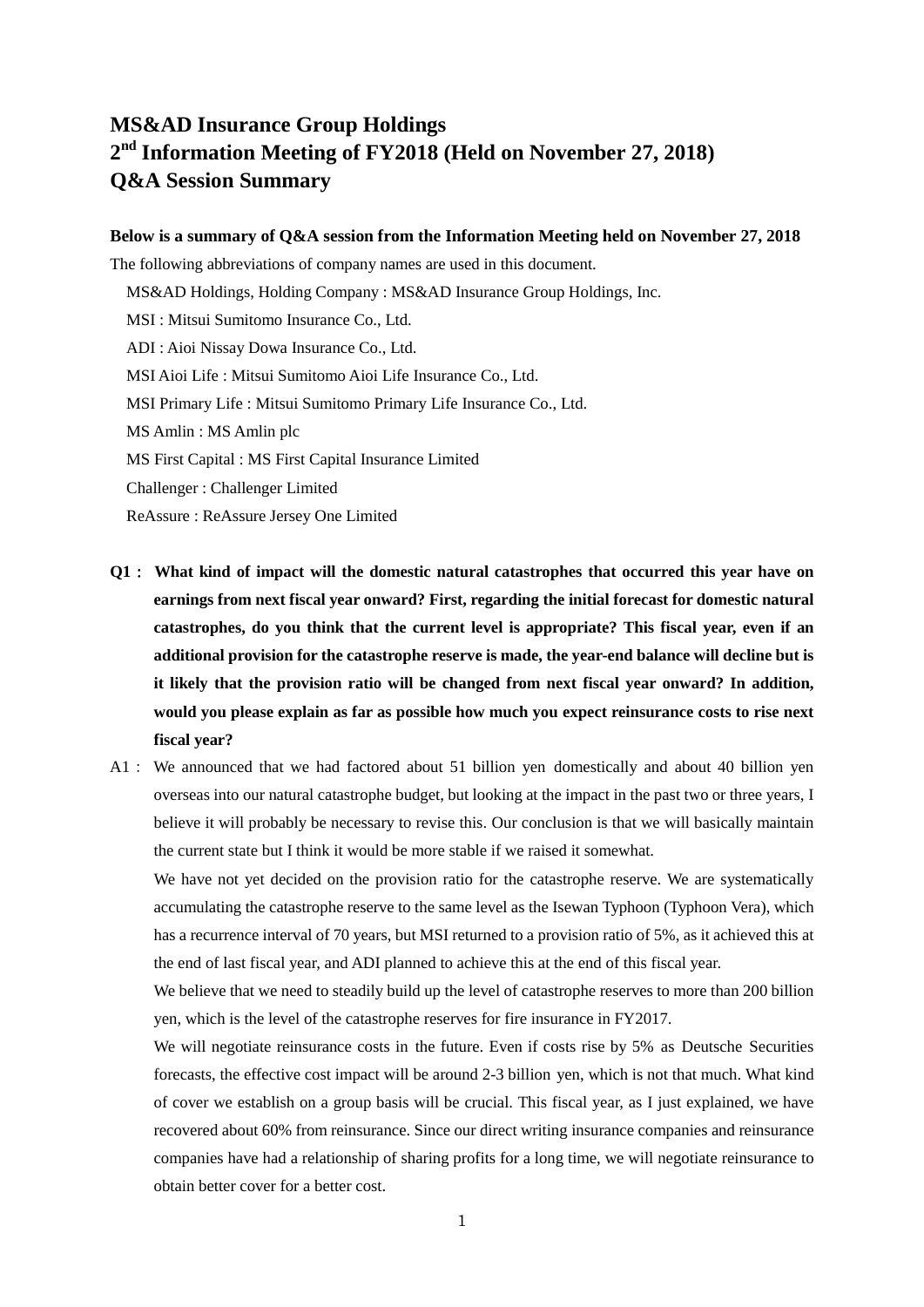- **Q2: Underwriting profit excluding the impact of natural catastrophes at MS Amlin was revised downward by just over £100 million but was the impact of the downward revision to the non-cat. risk portion entirely attributable to the tighter supervision by Lloyd's as you previously** explained? If that is so, I believe this will be a positive factor in terms of future earnings as this **simply means you are posting costs in advance. The profit forecast for MS Amlin next fiscal year is £220 million. Is this likely to be a positive factor in regard to this forecast?**
- A2: Regarding MS Amlin's earnings, we also concluded policies where we have to build up some reserves.. As a result of tights market supervision by Lloyd's and continued competitive pricing, profit recovery plan will be delayed.

Last month, when we exchanged opinions with a person at a major overseas insurer that has a syndicate at Lloyd's, the following statement was made regarding the tightening of supervision by Lloyd's: "If the reinforcement of discipline in the Lloyd's market maintains the current trend, we will have to tolerate it for the next 2-3 years. However, as the Lloyd's market basically has very important significance in the global insurance market, including Lloyd's underwriting capability, resolution capability and capability to obtain capacity, we will ourselves need to improve our profit as well." I think that is certainly the case.

There will be a delay in achieving the profit forecast of about 30 billion yen for next fiscal year but we intend to offset that portion with other business.

Broadly speaking, there are the following four categories of factors in relation to outstanding claims.

- (1) Increase in reserves due to revision of final loss ratios for past-fiscal year policies
- (2) Case reserves pertaining to losses that actually occurred and have low reproducibility
- (3) Postponement of reversal of accumulated IBNR reserves in the past
- (4) Although the profitability of the portfolio will increase by all rights in tandem with the raising of insurance premiums on new policies and changes in terms and conditions, we do not revise the final loss ratio

Among these, the last two apply to your question. Cases that are let pass for matters that by all rights are thought possible looking at the market environment. Then lastly, the policy terms are changed, and initiatives are taken to restore profitability, but such recognition itself is let pass, as in the following.

- (1) It is thought that the increase in reserves for past years' policies has almost been reached.
- (2) Mid-sized claims with low reproducibility have been occurring, but they are not thought to be of the extent to affect the trend.

I believe that we have significantly postponed the recognition of profit in light of the tough environment in the London market and tough guidance that includes the total volume regulation from Lloyd's.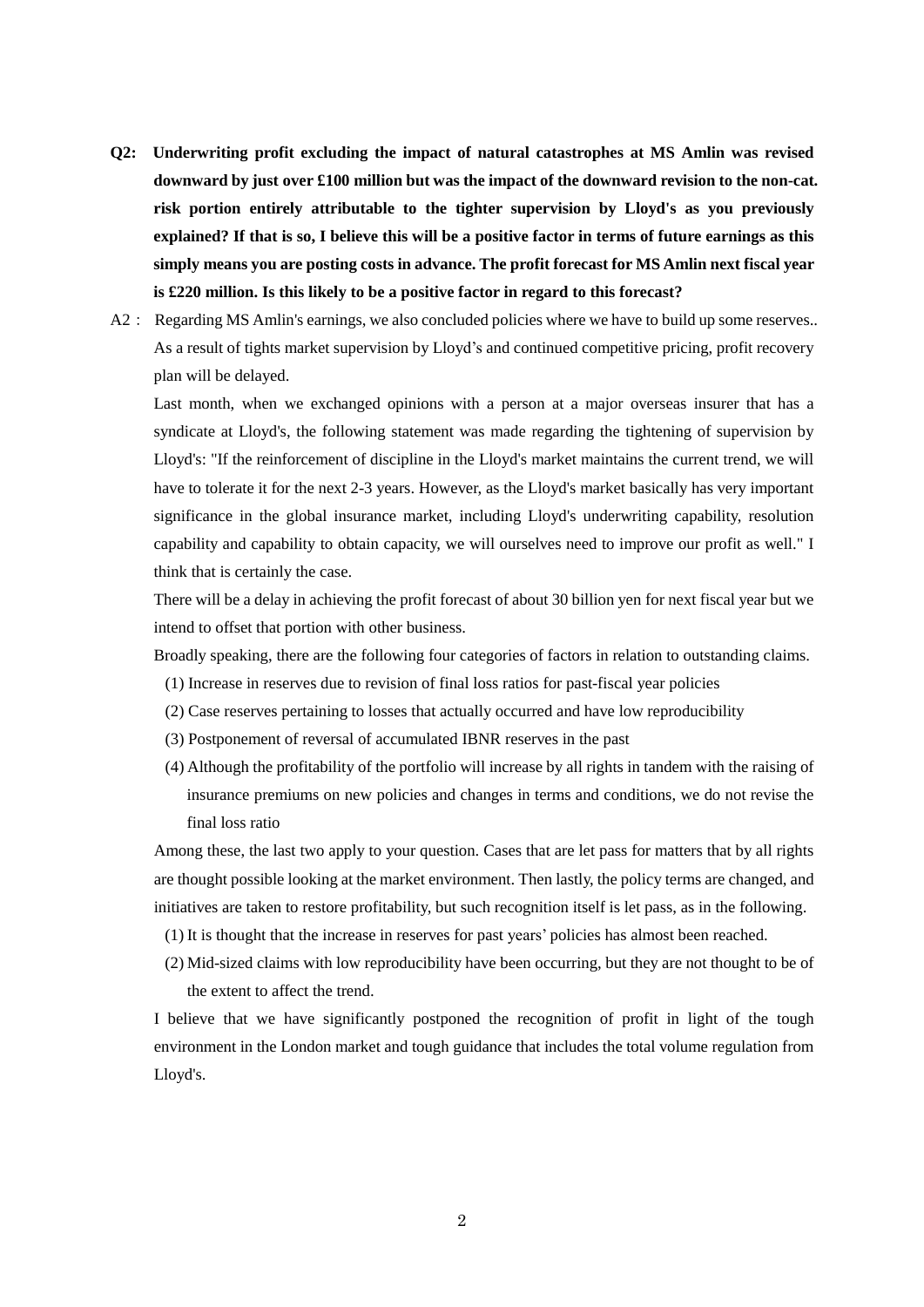## Q3: Regarding the last two factors that you just explained, when is the positive effect on profit likely **to occur?**

- A3: Generally it is difficult to say because there are very many applicable policies and this will vary depending on the underwriting line and underwriting year. Please understand that.
- **Q4**: **Regarding the estimated final incurred losses on a direct basis resulting from Typhoons Jebi (No. 21) and Trami (No. 24), which is mentioned on page 6 of the materials, when comparing the number of claims in the entire industry and the estimated incurred losses announced by the General Insurance Association of Japan with MS&AD's market share, the amount seems to be rather large. Is this because of the impact of the relatively frequent occurrence of large losses or because the average payout per claim was conservatively estimated? Also, I believe that the figures mentioned here may change going forward but is the net incurred loss also likely to have a large impact? Would you please confirm this point?**
- A4: In the case of the announcement by the General Insurance Association of Japan, we heard that there were various methods of estimating claims for each non-life insurance company. In the case of MS&AD, we basically looked at the actual results for each claim in the past and the accounting section confirmed and issued the data based on estimates from the claims services section. However, it seems that some companies made calculations by simply multiplying the number of accidents by the actual past average payout per claim.

Within our final incurred losses on a direct basis, as commercial lines have a weighting of about 40%, and as the average payout per claim in commercial lines tends to be high, the projected payment amount may have increased.

Going forward, the final incurred losses on a direct basis may change but please understand that the net incurred loss will generally not change much due to reinsurance coverage.

Q5 : I would like to know about the way the Company issued the initial guidance. This fiscal year, as **you initially forecast the amount of planned sales of strategic equity holdings below 100 billion yen and retained the dividend forecast from last fiscal year even though you continued to** increase the dividend in the past, I think a slightly negative reaction occurred. In the case of this **announcement, the amount of planned sales of strategic equity holdings was raised and the dividend forecast was increased even though the forecast for Group Adjusted Profit was revised downward. In retrospect, I have the impression that the initial guidance provoked an unnecessarily negative reaction.**

In light of this, I would like to know if you have changed your view on how to present guidance **for next fiscal year or not.**

A5: MS&AD formulates forecasts conservatively at the beginning of the fiscal year and there may be a tendency for actual results to exceed forecasts. Regarding dividends, based on the viewpoint of paying stable dividends, we considered plans to increase the dividend after we had looked at earnings in the first half, given that several natural catastrophes occurred overseas last fiscal year.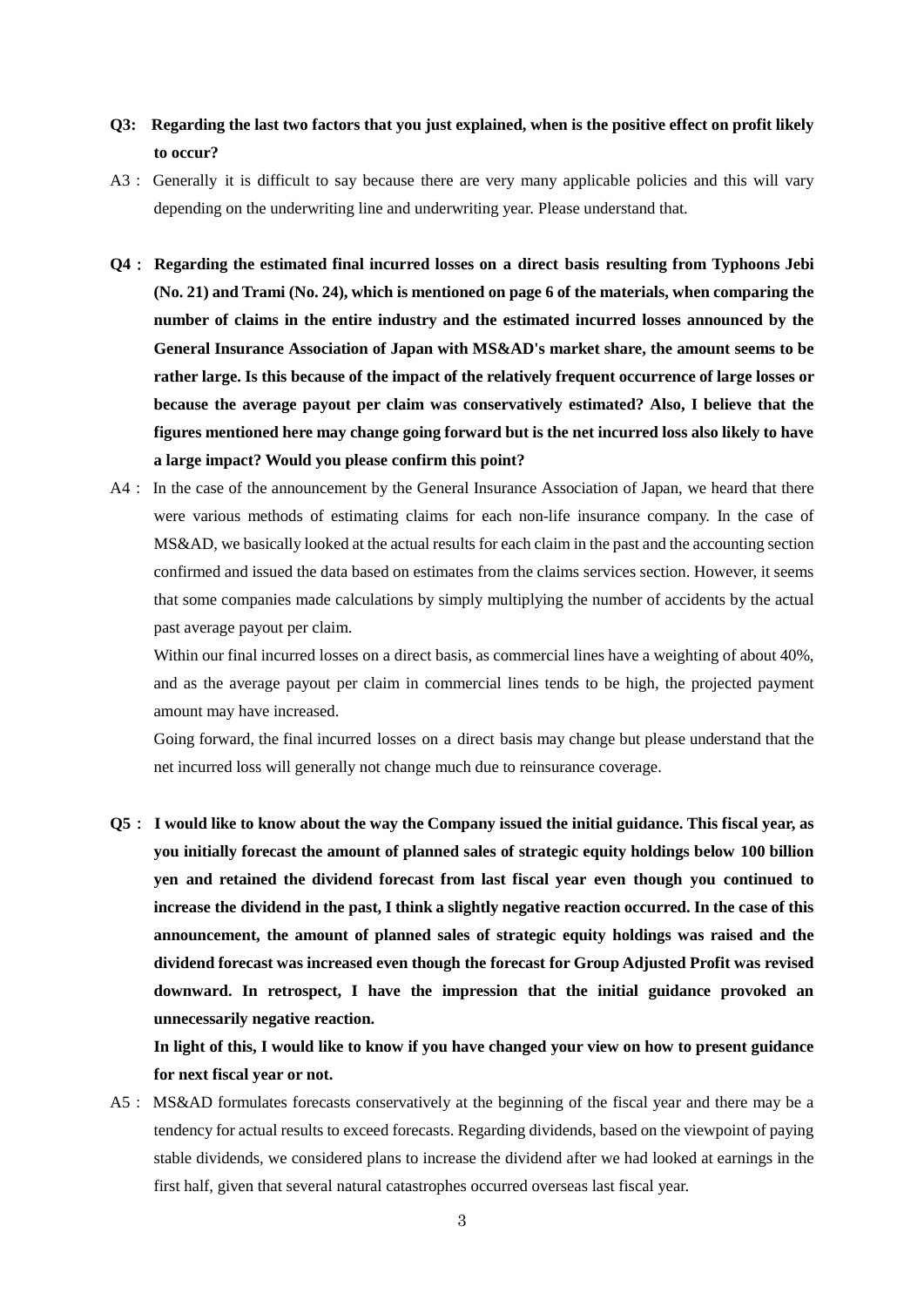Please understand that we may also use such form of guidance in the future.

- **Q6**: **In the earlier part about shareholder returns, you explained that the flexibility of share buybacks is not bound by the range of 40% to 60%. However, I understand that this has not been commented on before. Have you changed your view on this point?**
- A6: If you feel that there has been a change from our previous view, perhaps that is because our previous explanation was not very good. Previously, there was a question about whether the amount remaining after the payment of dividends would be the limit for share buybacks but that is not our view. If we think that MS&AD is not fairly valued based on the share price level and the PBR, a share buyback would be considered effective. If we do not conduct this with flexibility, it will not be effective. As we have a certain amount of leeway in terms of profit that can be paid as dividends, in light of our capital level and the level of ESR, we will carry out share buybacks flexibly.
- **Q7**: **I believe that shareholder returns will probably increase and the ratio of shareholder returns will probably rise going forward. In that case, I think you need to strengthen management of business investment more than previously. What is your view?**
- A7: Regarding business investment and the criteria for investment in the case of M&A, as I just explained, we will fulfill in qualitative terms the three conditions of affinity of corporate culture, expectations of group synergies based on a sustainable growth model, and geographical diversification and insurance line risk diversification. We will promote economically rational investment by steadfastly maintaining capital discipline.

For example, if we look at the specialty insurance sector in North America, which is one of our target areas, share prices are currently staying at high levels, and when we consider whether there are really opportunities that would be suitable for investment or not under these conditions, we believe it is important to consider whether it would probably be better to rule them out if they are valued at a PBR of more than 2x or how we should view synergies that can rationally explain such a valuation.

As shown on page 47 of the materials, we acquired Amlin at a time when we had to create a platform, and I believe the acquisition can be sufficiently explained rationally in terms of this point. On the other hand, I think that looking at bolt-on type investments based on a more stringent assessment of investment efficiency is the correct viewpoint. We will therefore continue to invest with discipline.

- **Q8**: **Is MS&AD planning to make additional provisions to the catastrophe reserve next fiscal year as** well? If so, will this be financed by gains on sales of strategic equity holdings? In that case, is it **likely that gains on sales of securities will also be posted as part of asset management?**
- A8: Regarding additional provisions to the catastrophe reserve for next fiscal year, we have not yet decided whether to increase the provision ratio or make a one-time provision. We recognize that the balance of the catastrophe reserve for fire insurance is still insufficient and we believe it will be necessary to build it up from next fiscal year onward. How to fund this has not been determined yet but gains on sales of stocks as net investment and trading gains as part of asset management are both options and we will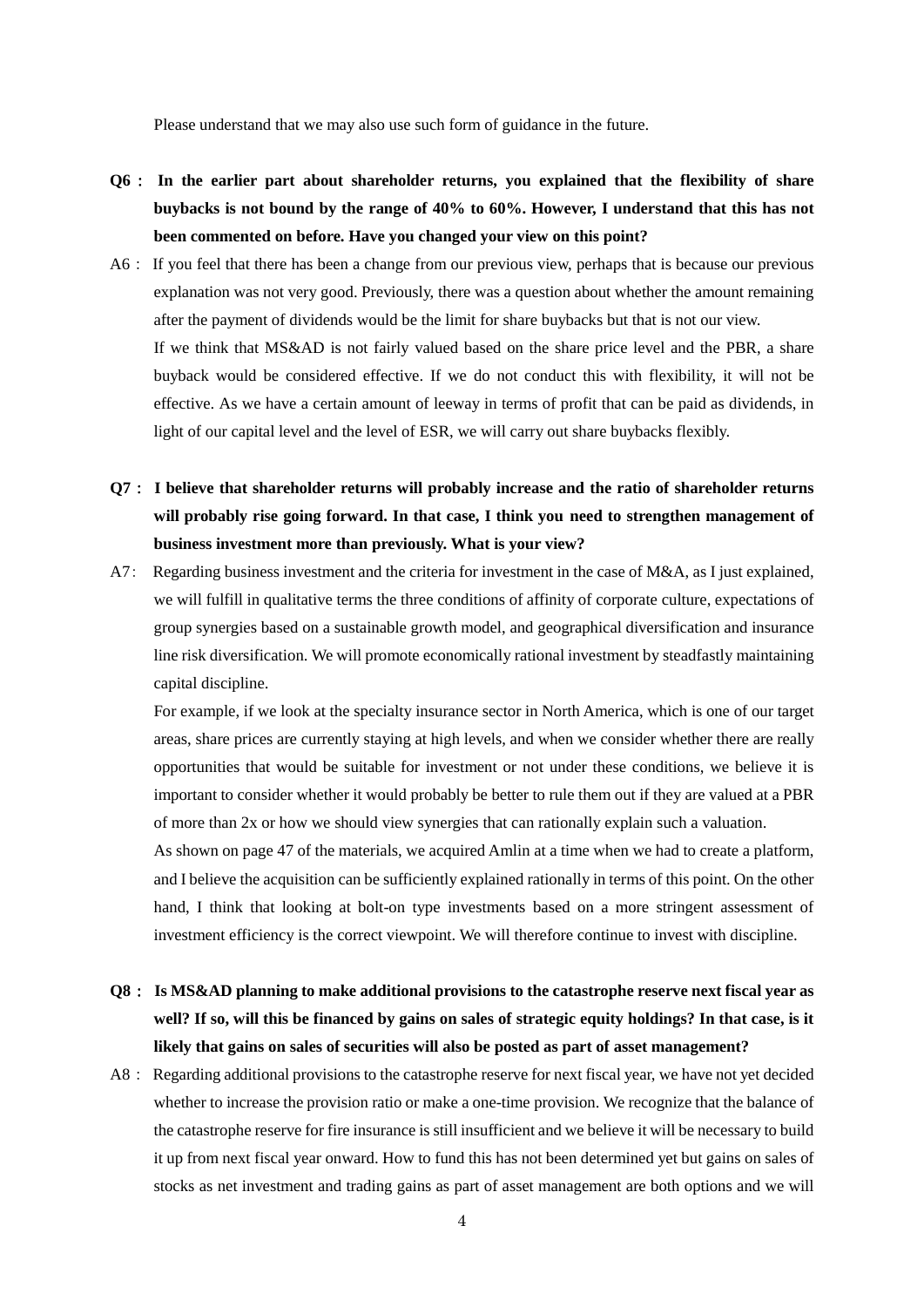make a decision on this rationally.

**Q9**: **On page 20 of the materials, there is an explanation regarding the improvement of profitability of fire insurance. However, claims on a direct basis for the current fiscal year amount to 463 billion yen so how many years will it take to recover them? You explained earlier that the ratio for commercial lines is 40% but would you please explain commercial lines and personal (homeowners) lines separately?**

**In addition, the Reference Loss Cost Rate will be raised by 5.5% for homeowners' comprehensive insurance, so would you also tell to what extent you will increase the rates for commercial lines?**

- A9: Regarding commercial lines, as I explained earlier, we are expecting reinsurance recoveries per risk and we have been managing the occurrence of large-scale natural catastrophes to ensure leveling over the long term. For individual policies, we are proceeding steadily after reviewing the conditions and the rate hike based on ROR and expected income while carefully explaining the details to customers. As the Reference Loss Cost Rate for homeowners' insurance was raised by 5.5%, we will make a rate revision for subsequent fiscal years. We believe the positive impact on profit will be about 7-8 billion yen for the entire group. This will amount to 70-80 billion yen over ten years, but rather than talk about the number of years for recovery, we will provide insurance coverage steadily in the long term, while making use of reinsurance and the catastrophe reserve, which is the accumulation of past profit. In this way, we intend to secure profits steadily over the long term.
- **Q10**:**There is an explanation regarding the reinsurance scheme on page 53 of the materials. According to page 6 of the materials, recovery of 279 billion yen from reinsurance is projected for the current fiscal year but would you please provide a breakdown of respective reinsurance policies per risk, per event and the annual aggregate loss, as shown on page 53? Furthermore, please explain the reinsurance scheme from next fiscal year onward as far as possible?**
- A10: I cannot comment on a respective breakdown per risk, per event, or the annual aggregate loss in regard to the reinsurance scheme.

With regard to the reinsurance scheme for next fiscal year onward, we intend to respectively arrange reinsurance per risk for large property risks such as commercial lines, reinsurance per event for risks such as the recent Typhoons Jebi (No. 21) and Trami (No. 24), and annual aggregate loss reinsurance for the kind of medium-size risks that do not meet the condition of a per risk cover. Accordingly, we will build up a reinsurance scheme from the perspective of economic rationality based on a viewpoint, which will not change greatly from the current fiscal year.

**Q11**:**The explanation regarding MS Amlin on page 33 mentions the expansion of the fee business through insurance-linked securities (ILS) and "sidecars". However, isn't it likely that using ILS and "sidecars" in the reinsurance market, which is in a severe situation due to the inflow of third-party capital, will aggravate the severe situation? Also, would you please tell us the**